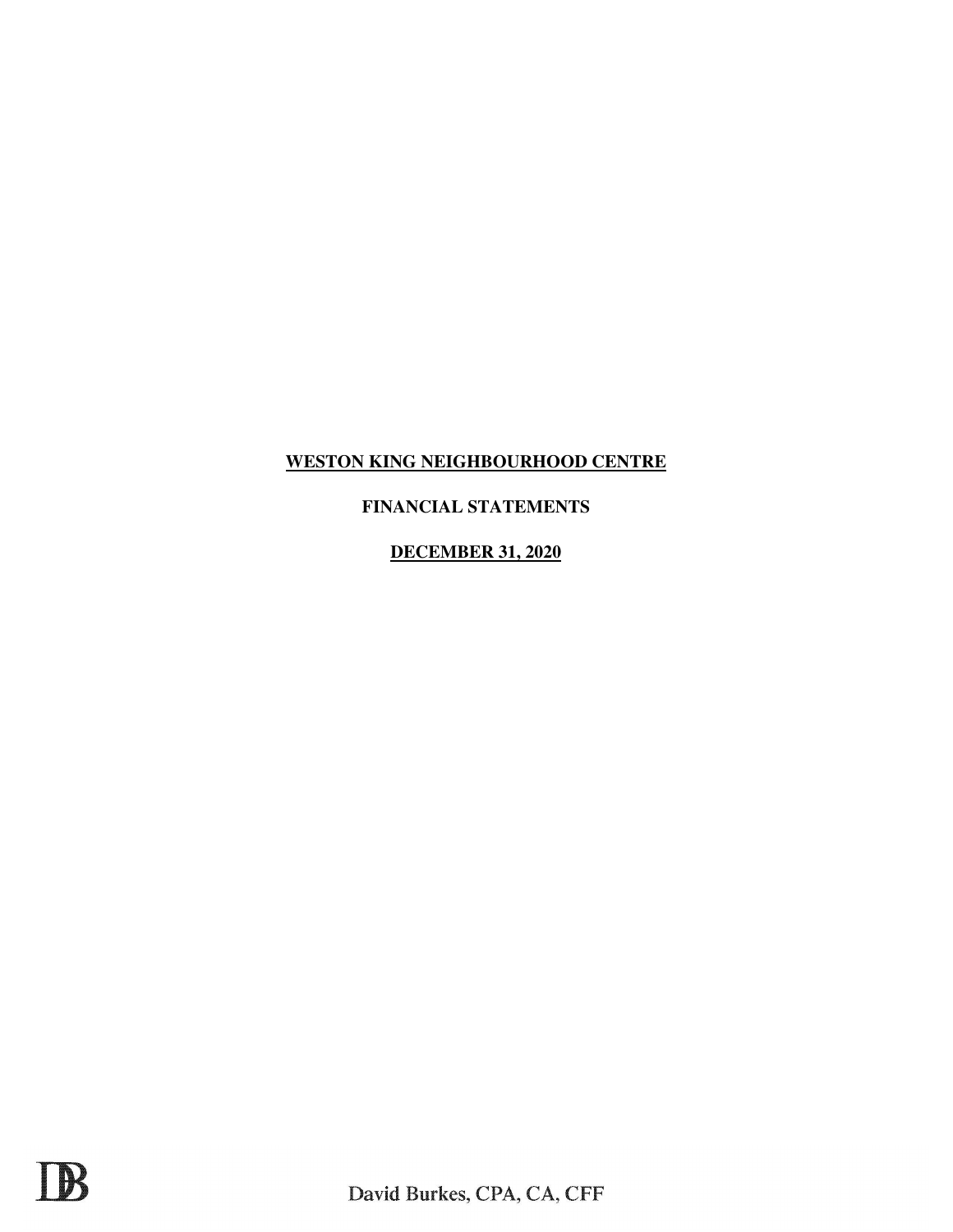# **FINANCIAL STATEMENTS**

## **DECEMBER 31, 2020**

## **INDEX**

| <b>Independent Auditor's Report</b>      | Page 1 & 2  |
|------------------------------------------|-------------|
| <b>Statement of Financial Position</b>   | Page 3      |
| <b>Statement of Change in Net Assets</b> | Page 4      |
| <b>Statement of Operations</b>           | Page 5      |
| <b>Statement of Cash Flows</b>           | Page 6      |
| <b>Notes to Financial Statements</b>     | Page 7 - 13 |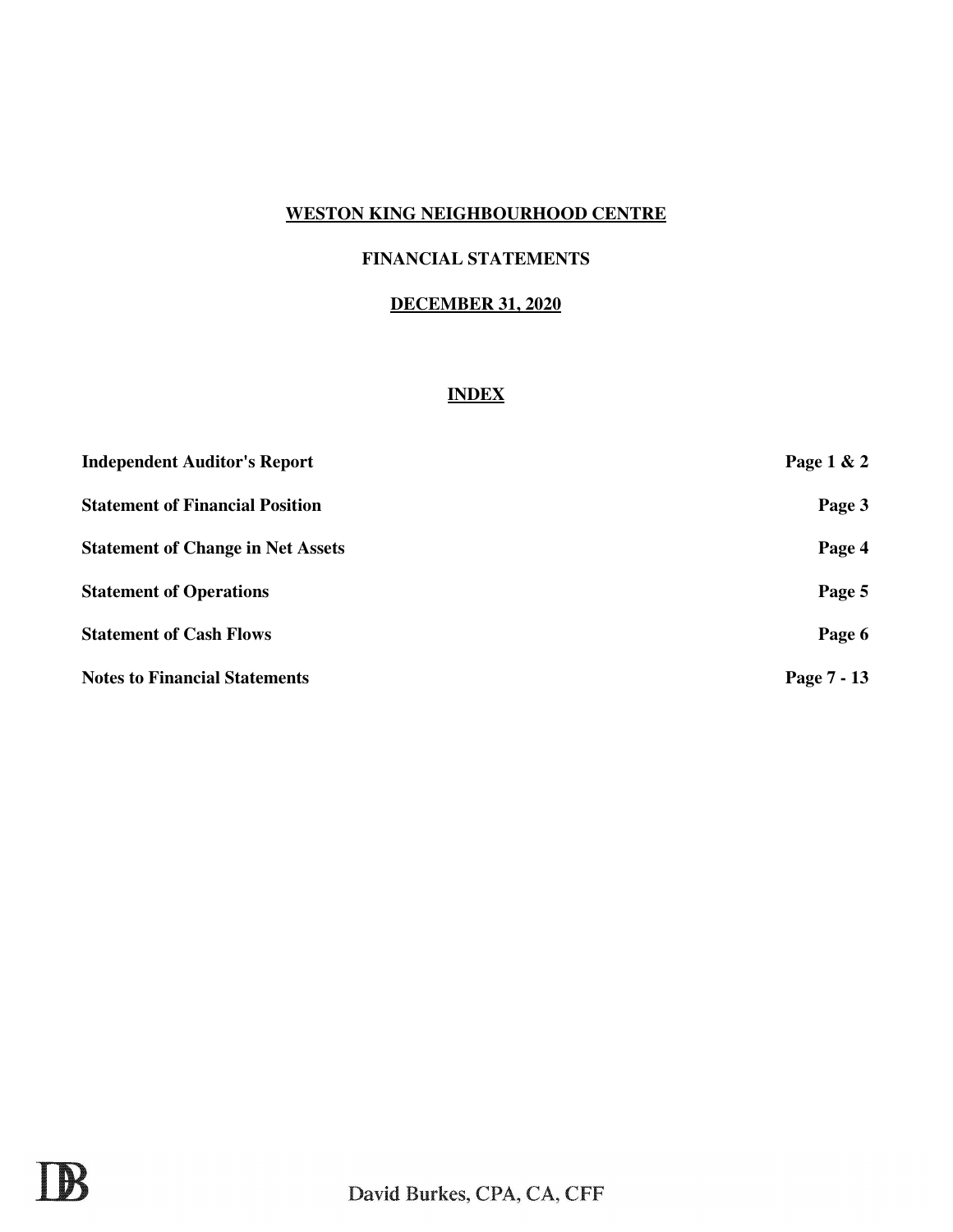## **INDEPENDENT AUDITOR'S REPORT**

**To the Members of Weston King Neighbourhood Centre** 

**Report on the Audit of the Financial Statements**

### *Opinion*

**I have audited the financial statements of Weston King Neighbourhood Centre ("the Organization"), which comprise the statement of financial position as at December 31, 2020, the statement of operations and changes in net assets, and the statement of cash flows for the year then ended, and notes to the financial statements, including a summary of significant accounting policies.**

**In my opinion, the accompanying financial statements present fairly, in all material respects, the financial position of Weston King Neighbourhood Centre as at December 31, 2020, and the results of its operations and its cash flows for the year then ended in accordance with Canadian accounting standards for not-for-profit organizations.** 

### *Basis for Opinion*

**I conducted my audit in accordance with Canadian generally accepted auditing standards. My responsibilities under those standards are further described in the Auditor's Responsibilities for the Audit of the Financial Statements section of my report. I am independent of the Organization in accordance with the ethical requirements that are relevant to my audit of the financial statements in Canada, and I have fulfilled my other ethical responsibilities in accordance with these requirements. I believe that the audit evidence I have obtained is sufficient and appropriate to provide a basis for my opinion.** 

### *Responsibilities of Management and Those Charged with Governance for the Financial Statements*

**Management is responsible for the preparation and fair presentation of these financial statements in accordance with Canadian accounting standards for not-for-profit organizations, and for such internal control as management determines is necessary to enable the preparation of financial statements that are free from material misstatement, whether due to fraud or error.** 

**In preparing these financial statements, management is responsible for assessing the Organization's ability to continue as going concern, disclosing, as applicable, matters related to a going concern and using the going concern basis of accounting unless management either intends to liquidate the Organization or to cease operations, or has no realistic alternative but to do so.** 

**Those charged with governance are responsible for overseeing the Organization's financial reporting process.**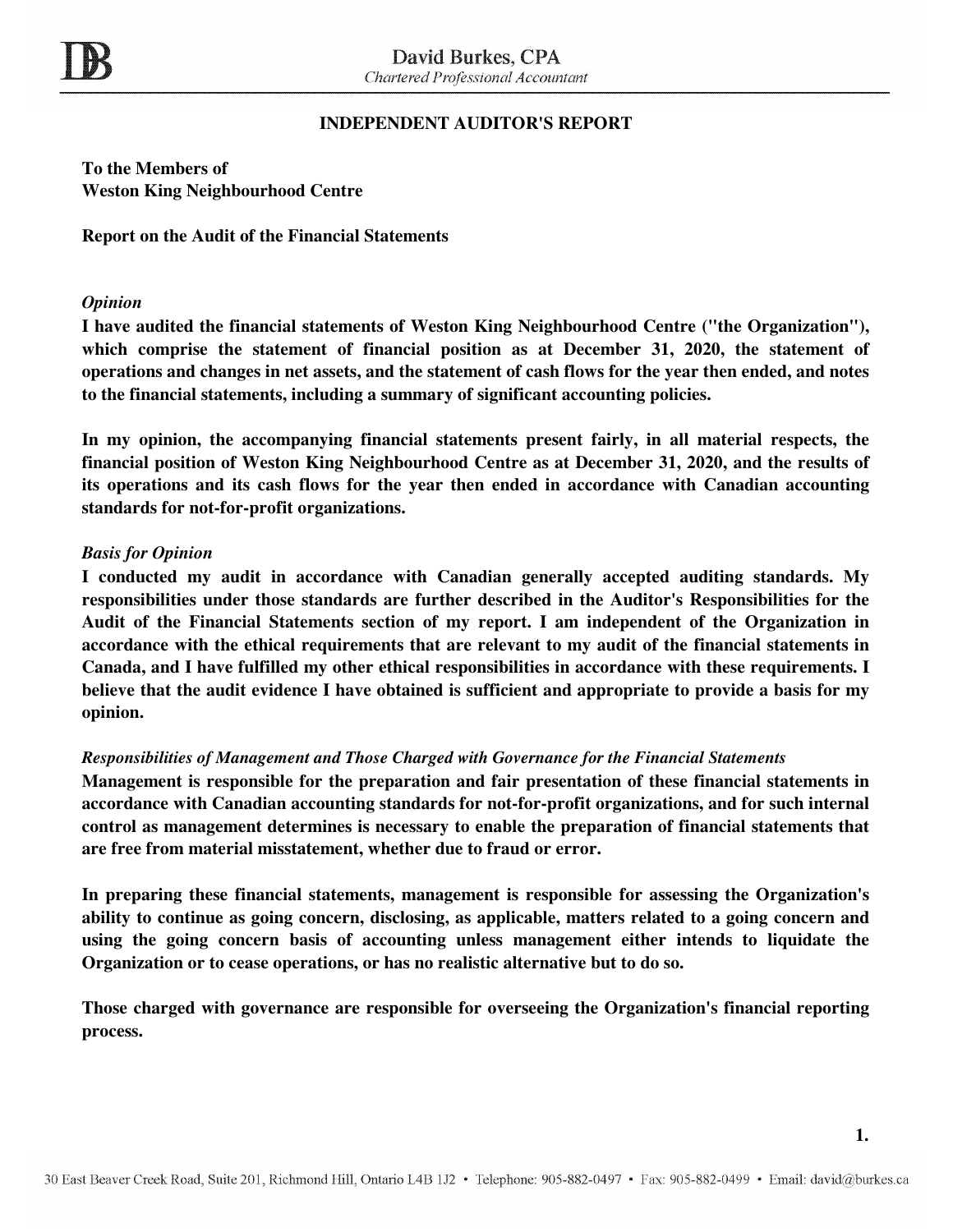### **INDEPENDENT AUDITOR'S REPORT (Continued)**

### *Auditor's Responsibilities for the Audit of the Financial Statements*

**My objectives are to obtain reasonable assurance about whether the financial statements as a whole are free from material misstatement, whether due to fraud or error, and to issue an auditor's report that includes my opinion. Reasonable assurance is a high level of assurance, but is not a guarantee that an audit conducted in accordance with Canadian generally accepted auditing standards will always detect a material misstatement when it exists. Misstatements can arise from fraud or error and are considered material if, individually or in the aggregate, they could reasonably be expected to influence the economic decisions of users taken on the basis of these financial statements. As part of an audit in accordance with Canadian generally accepted auditing standards, I exercise professional judgment and maintain professional skepticism throughout the audit. I also:**

- **● Identify and assess the risks of material misstatement of the financial statements, whether due to fraud or error, design and perform audit procedures responsive to those risks, and obtain audit evidence that is sufficient and appropriate to provide a basis for my opinion. The risk of not detecting a material misstatement resulting from fraud is higher than for one resulting from error, as fraud may involve collusion, forgery, intentional omissions, misrepresentations, or the override of internal control.**
- **● Obtain an understanding of internal control relevant to the audit in order to design audit procedures that are appropriate in the circumstances, but not for the purpose of expressing an opinion on the effectiveness of the Organization's internal control.**
- **● Evaluate the appropriateness of accounting policies used and the reasonableness of accounting estimates and related disclosures made by management.**
- **● Conclude on the appropriateness of management's use of the going concern basis of accounting and, based on the audit evidence obtained, whether a material uncertainty exists related to events or conditions that may cast significant doubt on the Organization's ability to continue as a going concern. If I conclude that a material uncertainty exists, I am required to draw attention in my auditor's report to the related disclosures in the financial statements or, if such disclosures are inadequate, to modify my opinion. My conclusions are based on the audit evidence obtained up to the date of my auditor's report. However, future events or conditions may cause the Organization to cease to continue as a going concern.**
- **● Evaluate the overall presentation, structure and content of the financial statements, including the disclosures, and whether the financial statements represent the underlying transactions and events in a manner that achieves fair presentation.**

**I communicated with those charged with governance regarding, among other matters, the planned scope and timing of the audit and significant audit findings, including any significant deficiencies in internal control that I identify during my audit.** 

David Benter

**May 25, 2021**

**Richmond Hill, Ontario Chartered Professional Accountant Licensed Public Accountant**

**2.**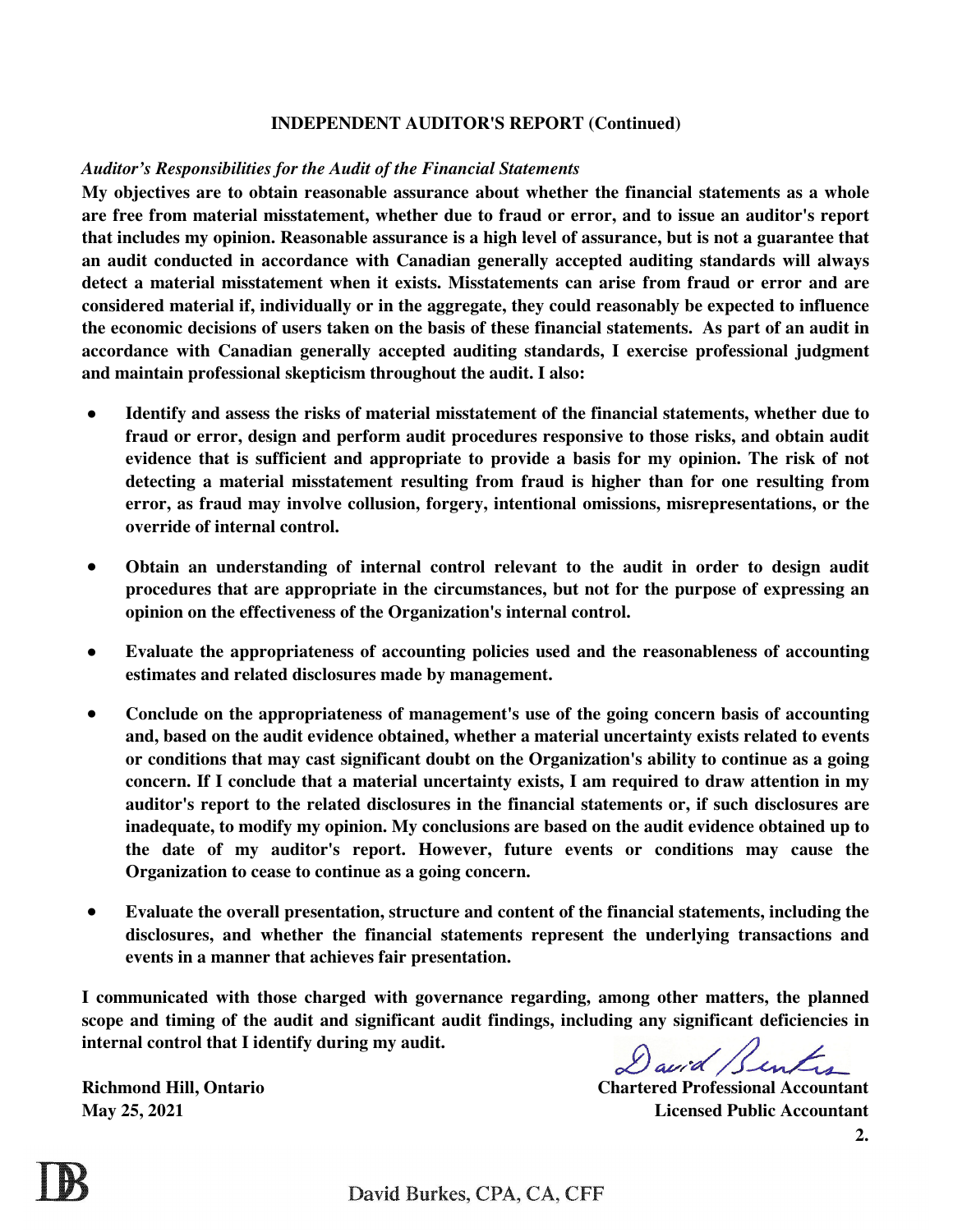## **STATEMENT OF FINANCIAL POSITION**

## **AS AT DECEMBER 31, 2020**

|                                                 | 2020          | 2019          |
|-------------------------------------------------|---------------|---------------|
| <b>ASSETS</b>                                   |               |               |
| <b>CURRENT</b>                                  |               |               |
| Cash                                            | \$<br>122,914 | \$<br>31,444  |
| <b>Accounts Receivable</b>                      | 954           | 16,858        |
| <b>Grants Receivable</b>                        |               | 8,474         |
| <b>HST/GST Recoverable</b>                      | 15,649        | 5,067         |
| <b>Prepaid Expenses and Deposits</b>            | 16,039        | 2,077         |
|                                                 | 155,556       | 63,920        |
| <b>CAPITAL ASSETS</b> (Note 2)                  | 16,836        | 48,365        |
|                                                 | \$<br>172,392 | \$<br>112,285 |
| <b>LIABILITIES</b>                              |               |               |
| <b>CURRENT</b>                                  |               |               |
| <b>Accounts Payable and Accrued Liabilities</b> | \$<br>41,188  | \$<br>19,437  |
| <b>Deferred Operating Grants (Note 4)</b>       | 33,601        |               |
|                                                 | 74,789        | 19,437        |
| DEFERRED CAPITAL CONTRIBUTIONS                  |               |               |
| <b>Related to Capital Assets (Note 3)</b>       | 10,879        | 40,706        |
|                                                 | 85,668        | 60,143        |
| <b>NET ASSETS</b>                               | 86,724        | 52,142        |
|                                                 | \$<br>172,392 | \$<br>112,285 |

## **APPROVED BY THE BOARD:**

**Director**

**Director**

*(See Accompanying Notes)*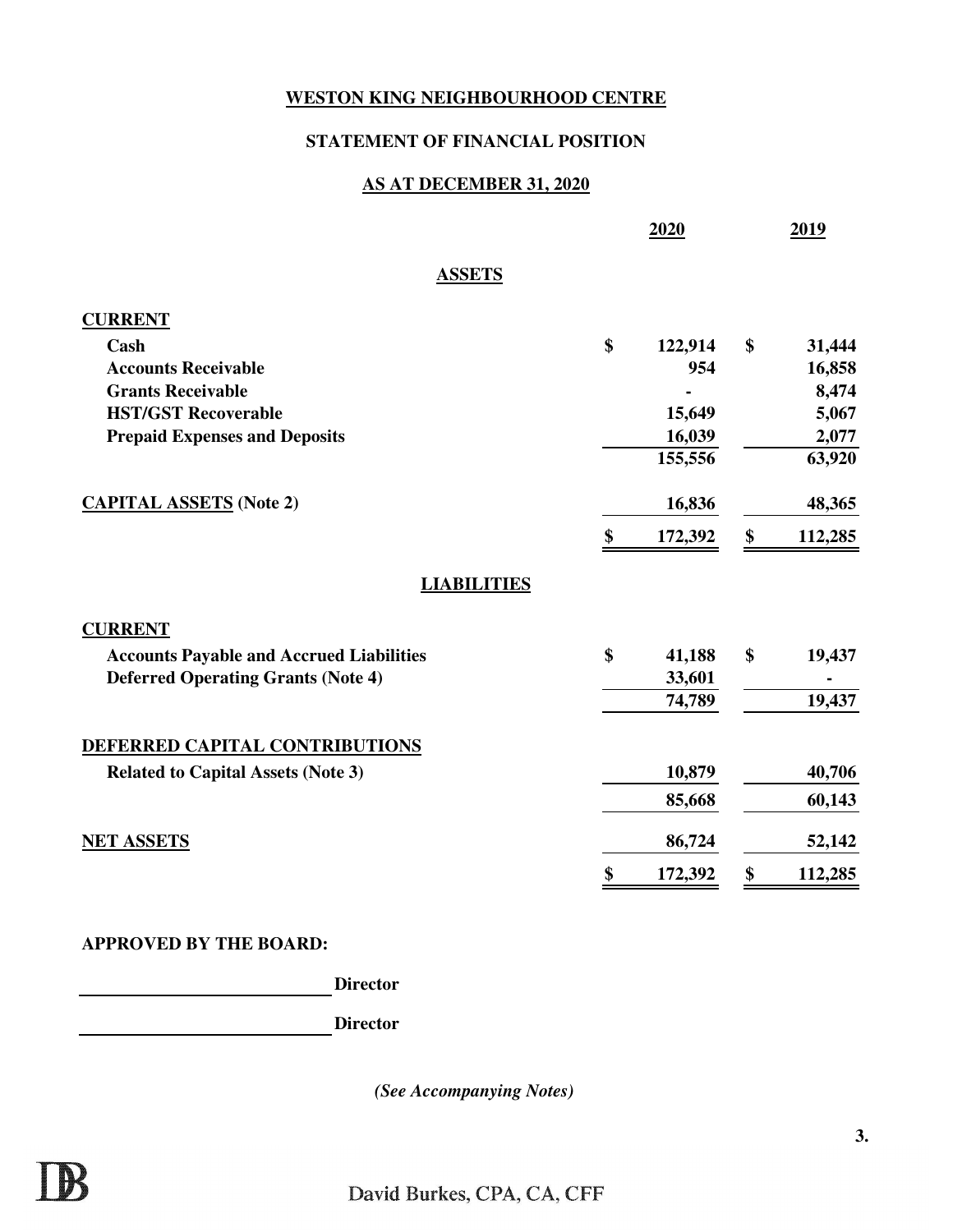# **STATEMENT OF CHANGES IN NET ASSETS**

# **FOR THE YEAR ENDED DECEMBER 31, 2020**

|                                                      | 2020         |     | 2019    |
|------------------------------------------------------|--------------|-----|---------|
| <b>BALANCE, Beginning of the Year</b>                | \$<br>52,142 | -SS | 62,710  |
| <b>EXCESS (DEFICIENCY) OF REVENUES OVER EXPENSES</b> | 34,582       |     | 10,568) |
| <b>BALANCE, End of the Year</b>                      | 86,724       |     | 52,142  |

*(See Accompanying Notes)*

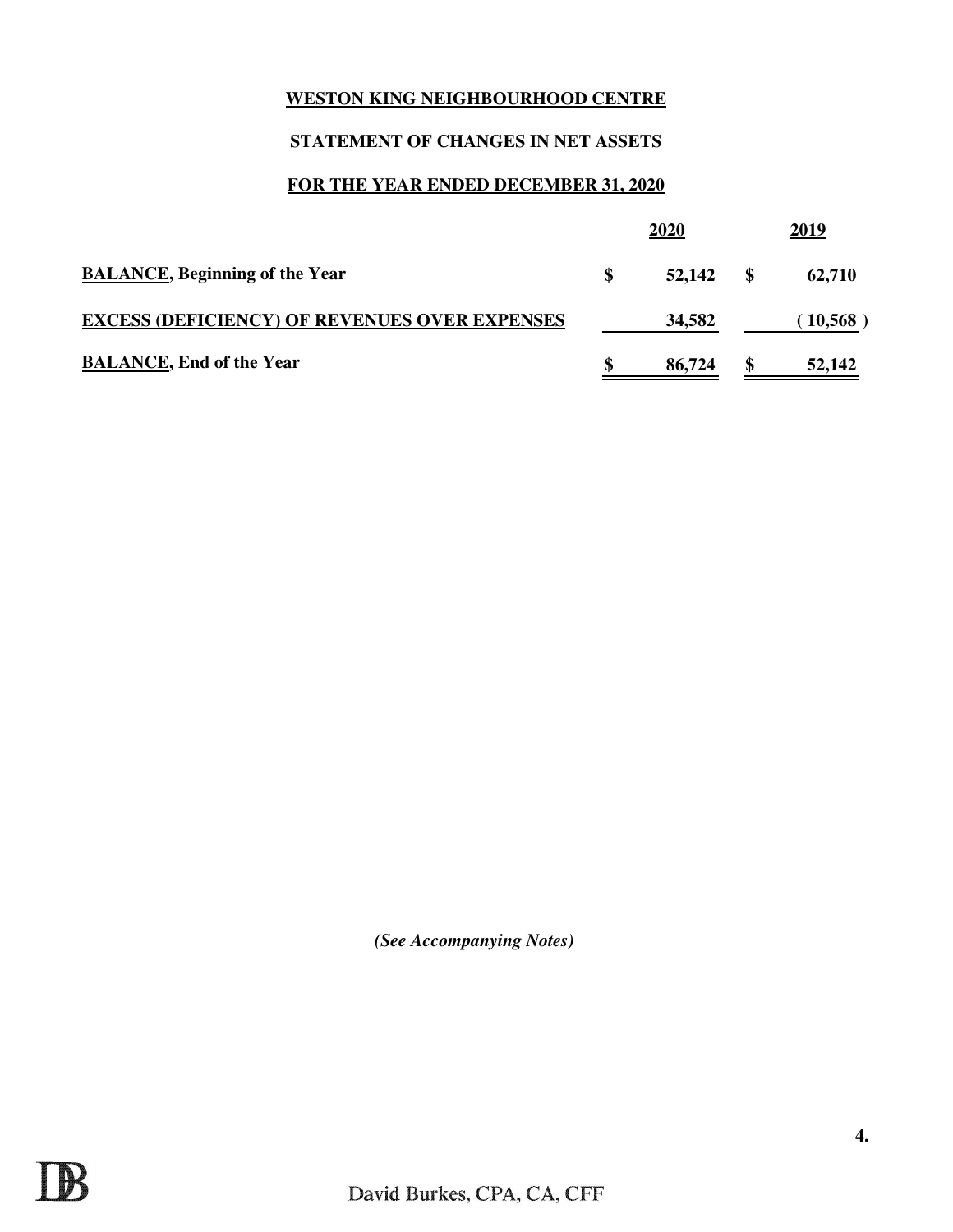## **STATEMENT OF OPERATIONS**

# **FOR THE YEAR ENDED DECEMBER 31, 2020**

|                                                         | 2020          | 2019           |
|---------------------------------------------------------|---------------|----------------|
| <b>REVENUES</b>                                         |               |                |
| <b>Grant Revenue (Note 5)</b>                           | \$<br>583,073 | \$<br>428,030  |
| <b>Donations</b>                                        | 16,590        | 17,760         |
| Donations-in-Kind (Note 9)                              | 376,805       | 532,305        |
| Mt. Dennis Neighbourhood Centre - Social Enterprise     | 4,279         | 27,948         |
| <b>Other Income</b>                                     | 85            | 1,725          |
| <b>Government Assistance - Wage Subsidies (Note 10)</b> | 24,418        |                |
| <b>Amortization of Deferred Contributions</b>           | 29,827        | 53,434         |
|                                                         | 1,035,077     | 1,061,202      |
| <b>EXPENSES</b>                                         |               |                |
| <b>Salaries and Benefits</b>                            | 371,941       | 354,578        |
| <b>Program Expense (Note 9)</b>                         | 447,340       | 573,931        |
| <b>Rent and Utilities</b>                               | 59,872        | 59,430         |
| <b>Professional Fees</b>                                | 74,056        | 16,239         |
| <b>Administrative Expense</b>                           | 12,771        | 10,454         |
| <b>Telecommunications</b>                               | 2,986         | 2,853          |
| <b>Amortization Expense</b>                             | 31,529        | 54,285         |
|                                                         | 1,000,495     | 1,071,770      |
| <b>EXCESS (DEFICIENCY) OF REVENUES OVER EXPENSES</b>    | \$<br>34,582  | \$<br>(10,568) |

*(See Accompanying Notes)*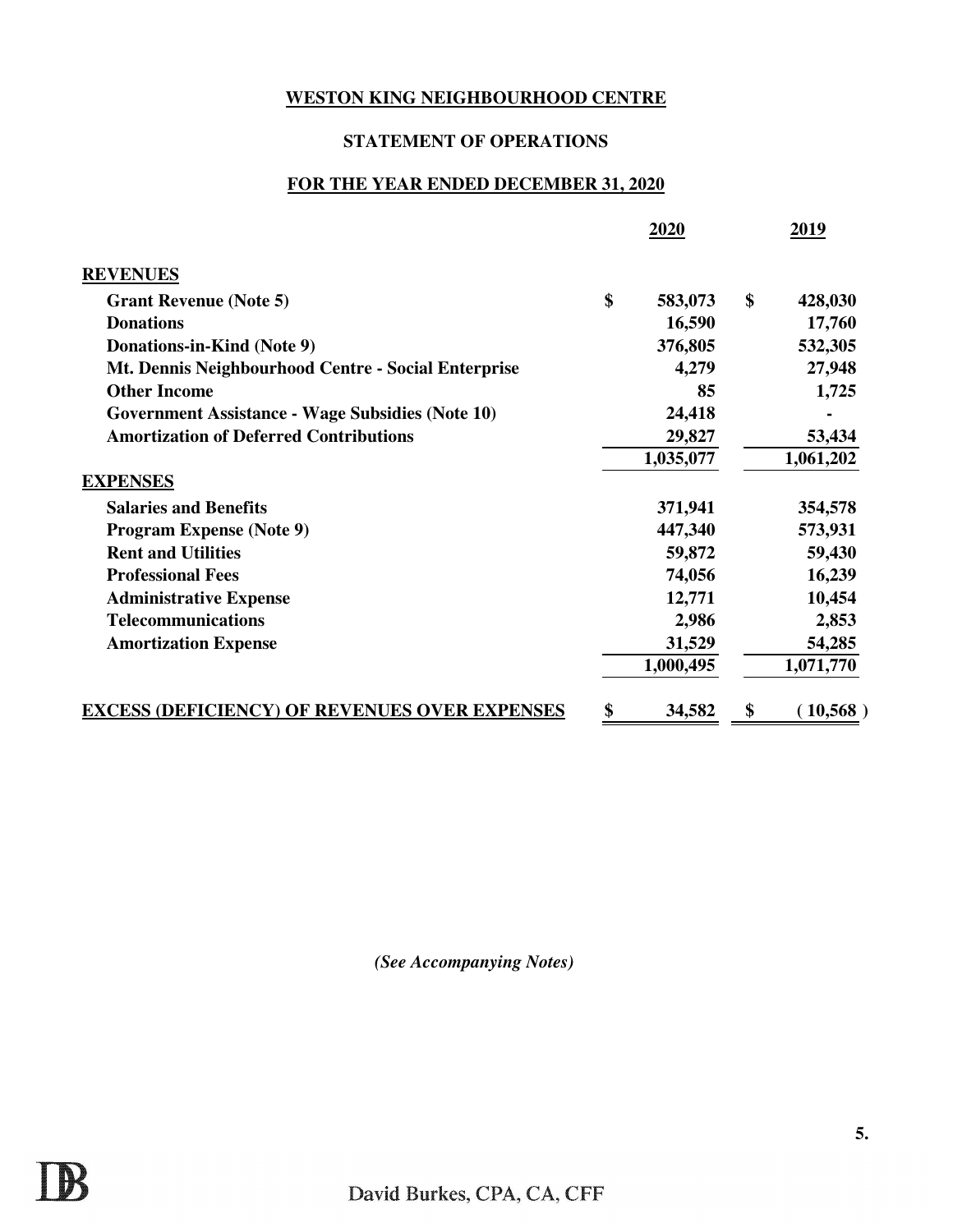# **STATEMENT OF CASH FLOWS**

# **FOR THE YEAR ENDED DECEMBER 31, 2020**

|                                                                | 2020          | 2019           |
|----------------------------------------------------------------|---------------|----------------|
| <b>CASH FLOWS FROM OPERATING ACTIVITIES:</b>                   |               |                |
| <b>Excess (Deficiency) of Revenues Over Expenses</b>           | \$<br>34,582  | \$<br>(10,568) |
| <b>Amortization Expense</b>                                    | 31,529        | 54,285         |
|                                                                | 66,111        | 43,717         |
| <b>Changes in Non-Cash Working Capital</b>                     |               |                |
| <b>Accounts Receivable</b>                                     | 15,904        | (16,858)       |
| <b>Grants Receivable</b>                                       | 8,474         | (662)          |
| <b>HST/GST Recoverable</b>                                     | (10,583)      | (2,780)        |
| <b>Prepaid Expenses and Deposits</b>                           | (13,962)      | (160)          |
| <b>Accounts Payable and Accrued Liabilities</b>                | 21,751        | 7,477          |
| <b>Deferred Operating Grants</b>                               | 33,601        |                |
|                                                                | 55,186        | (12,983)       |
| <b>CASH USED IN INVESTING ACTIVITIES:</b>                      |               |                |
| <b>Purchase of Capital Assets</b>                              |               | (8,510)        |
| <b>CASH FROM (USED IN) FINANCING ACTIVITIES:</b>               |               |                |
| <b>Deferred Capital Contribution Related to Capital Assets</b> | (29,827)      | (53, 434)      |
| <b>INCREASE (DECREASE) IN CASH AND EQUIVALENTS</b>             | 91,470        | (31,210)       |
| <b>CASH AND EQUIVALENTS, Beginning of the Year</b>             | 31,444        | 62,654         |
| <b>CASH AND EQUIVALENTS, End of the Year</b>                   | \$<br>122,914 | \$<br>31,444   |

*(See Accompanying Notes)*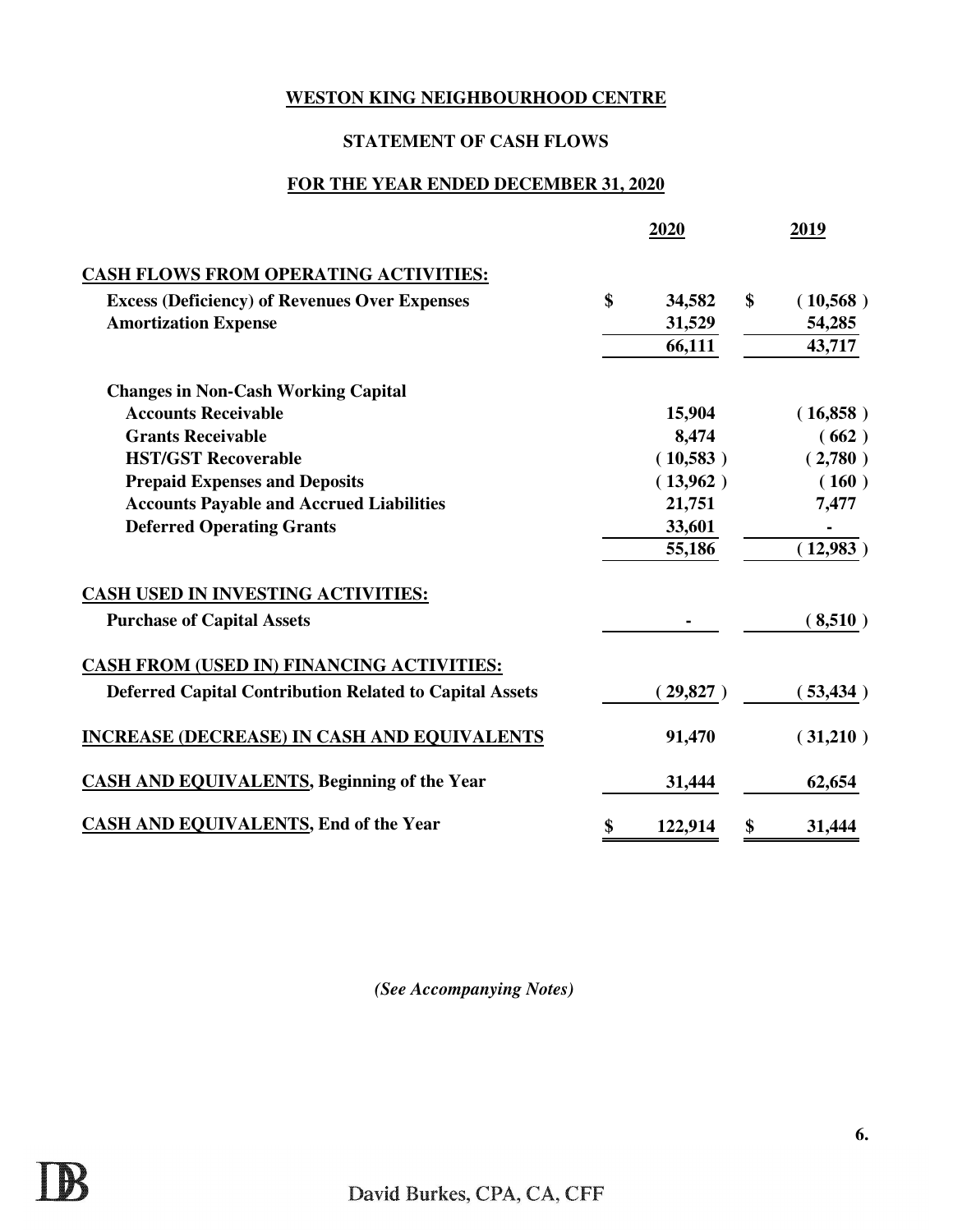## **NOTES TO THE FINANCIAL STATEMENTS**

### **DECEMBER 31, 2020**

### **PURPOSE OF THE ORGANIZATION:**

**The Weston King Neighbourhood Centre (the "Centre") was incorporated without share capital under the laws of the Province of Ontario as a not-for-profit organization and is a registered charitable organization with a registered charity number of 875484917 RR 0001. As such, it is not subject to income taxes. The Centre offers assistance to people within its community who struggle to integrate in society due to economic or social barriers.** 

### **1. SIGNIFICANT ACCOUNTING POLICIES:**

**These financial statements have been prepared in accordance with Canadian accounting standards for not-for-profit organizations. Outlined below are those policies that are considered particularly significant:**

**a) Revenue Recognition**

**The Centre follows the deferral method of accounting for grants. Grants are recognized as revenue in the same period as the related expenditures. Grants received prior to the year to which they apply are deferred.** 

**Donations are recorded as revenue when received.**

**Other revenues are recognized as revenue in the period in which they are earned.**

**b) Capital Assets and Amortization**

**Capital Assets are stated at cost less accumulated amortization. Amortization is recorded on the straight-line basis at rates designed to amortize the cost of the assets over their estimated useful lives. The amortization rates are as follows:**

| <b>Leasehold Improvements</b>       | 5 year straight-line over remaining term of lease |
|-------------------------------------|---------------------------------------------------|
| <b>Kitchen and Other Appliances</b> | 5 year straight-line basis                        |
| <b>Office Furniture</b>             | 5 year straight-line basis                        |

**Capital assets acquired during the year but not placed into use are not amortized until they are placed into use. The organization follows a policy of capitalizing expenditures that exceed \$2,500 and are capital in nature.** 

**A capital asset is tested for impairment whenever events or changes in circumstances indicate that its carrying amount may not be recoverable. An impairment loss is recognized when the carrying amount of the asset exceeds the sum of the undiscounted cash flows resulting from its use and eventual disposition. The impairment loss is measured as the amount by which the carrying amount of the capital assets exceeds its fair value.**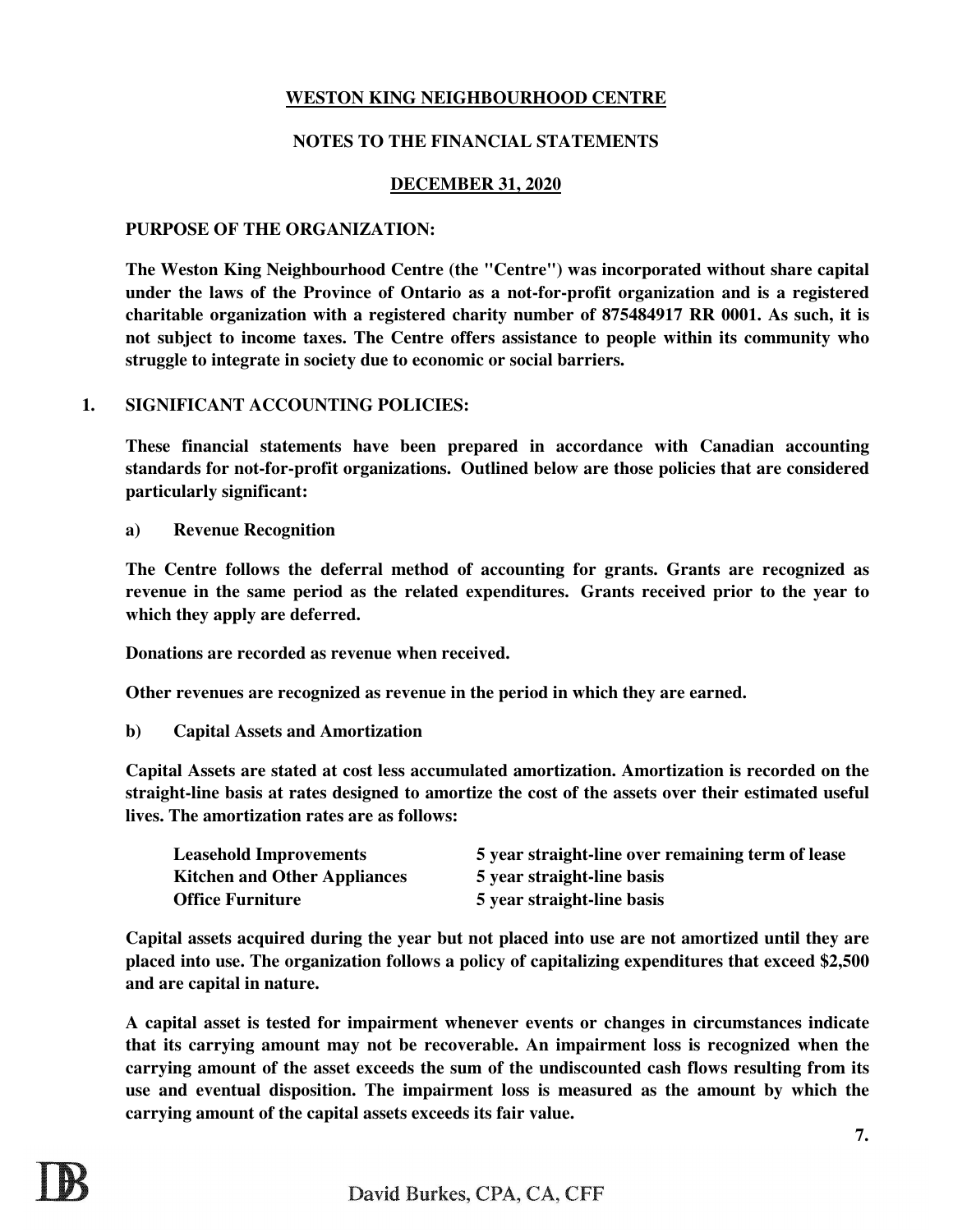## **NOTES TO THE FINANCIAL STATEMENTS**

### **DECEMBER 31, 2020**

### **1. SIGNIFICANT ACCOUNTING POLICIES: (Continued)**

#### **c) Leasehold Improvements**

**The Centre commenced a kitchen renovation at 1269 Weston Road location (now identified as 1271 Weston Road) in fiscal year 2014 - a project that was fully funded by the Ontario Trillium, City of Toronto and Mt. Dennis United Church. The renovation was completed in July 2015. The lease expired in March 2019, management decided to amortize the leasehold improvement using straight-line method over the remaining term of the lease.** 

#### **d) Deferred Capital Contribution**

**Contributions received towards the purchase of capital assets are deferred and amortized into income on the same basis as the related capital assets are depreciated.** 

#### **e) Use of Estimates**

**The preparation of financial statements in accordance with Canadian accounting standards for not-for-profit organizations requires management to make estimates and assumptions that affect the reported amounts of assets and liabilities and disclosures of contingent liabilities at the date of the financial statements and the reported amounts of revenue and expenditures during the reported period. Significant items subject to such estimates and assumptions include the useful lives of capital assets, and year-end accrued liabilities. Actual results could differ from management's best estimates as additional information becomes available in the future.**

#### **f) Income Taxes**

**The Centre is a not-for-profit organization under the Income Tax Act (Canada) and, as such, is exempt from income taxes.**

#### **g) Financial Instruments**

**The Centre initially records all financial instruments at fair market value, and subsequently records them at amortized cost.**

**The organization's financial instruments consist of cash, accounts receivable, accounts payable and accrued liabilities.**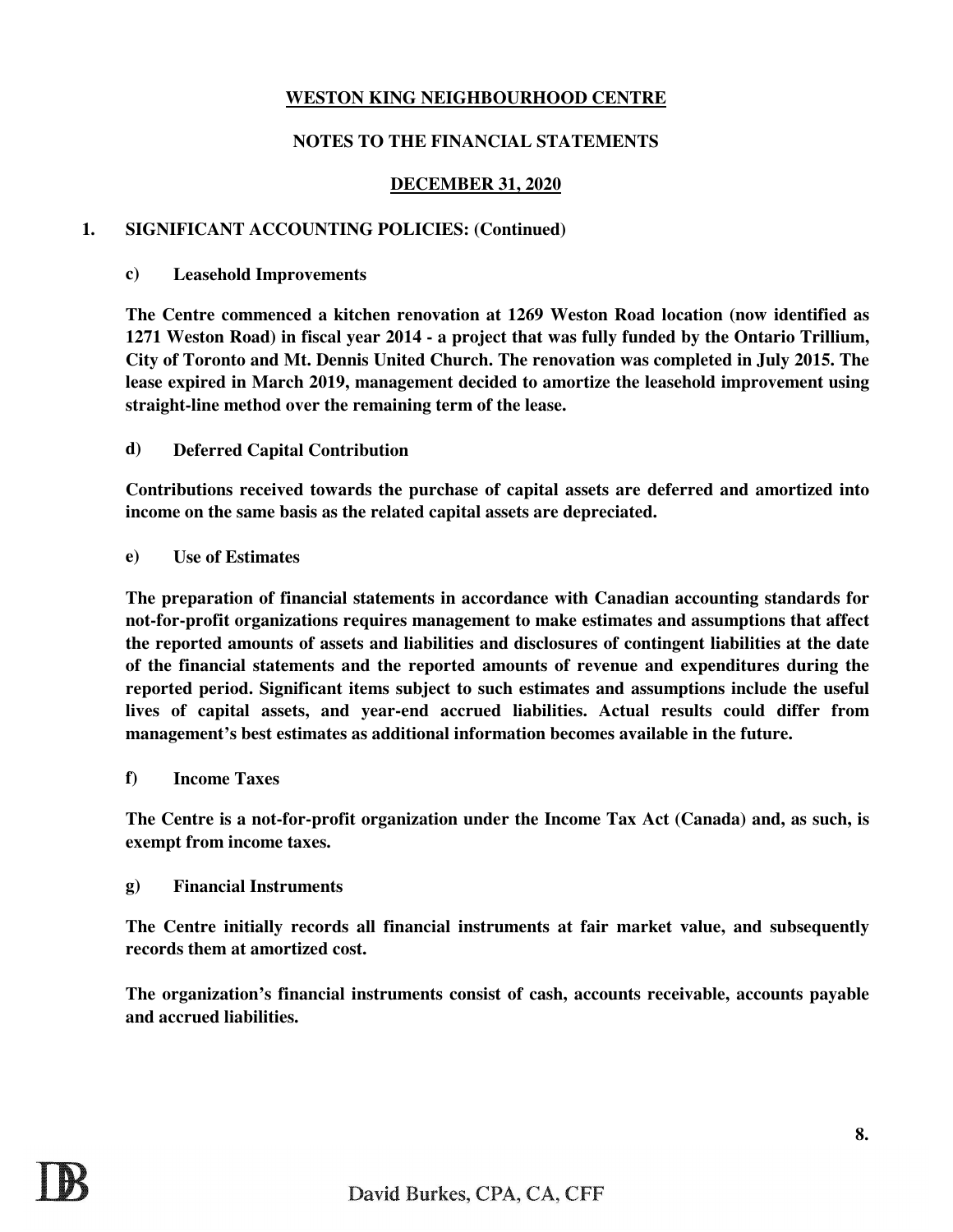## **NOTES TO THE FINANCIAL STATEMENTS**

### **DECEMBER 31, 2020**

### **1. SIGNIFICANT ACCOUNTING POLICIES: (Continued)**

#### **h) Contributed Services**

**Because of the difficulty of determining the fair value of services provided by volunteers, contributed services are not recognized in these financial statements.** 

### **2. CAPITAL ASSETS:**

|                          |               | 2020                |                      | 2019            |
|--------------------------|---------------|---------------------|----------------------|-----------------|
|                          |               | <b>Accumulated</b>  | <b>Net Book</b>      | <b>Net Book</b> |
|                          | <b>Cost</b>   | <b>Amortization</b> | <b>Value</b>         | <b>Value</b>    |
| Leasehold                |               |                     |                      |                 |
| <b>Improvements</b>      | \$<br>204,014 | \$<br>204,014       | \$<br>$\blacksquare$ | \$<br>20,401    |
| <b>Kitchen and Other</b> |               |                     |                      |                 |
| <b>Appliances</b>        | 70,676        | 54,349              | 16,327               | 26,577          |
| <b>Office Furniture</b>  | 8,050         | 7,541               | 509                  | 1,387           |
|                          | \$<br>282,740 | \$<br>265,904       | \$<br>16,836         | \$<br>48,365    |

**Amortization for the year amounted to \$31,529 (2019 - \$54,285).**

### **3. DEFERRED CAPITAL CONTRIBUTIONS:**

**Capital Renovations are funded by the following capital grants:**

| 2020          |    | 2019      |
|---------------|----|-----------|
| \$<br>29,075  | \$ | 29,075    |
| 38,850        |    | 38,850    |
| 144,343       |    | 144,343   |
| 61,962        |    | 61,962    |
| 274,230       | J) | 274,230   |
|               |    |           |
| 2020          |    | 2019      |
| \$<br>274,230 | \$ | 274,230   |
| (263,351)     |    | (233,524) |
| \$<br>10,879  | ¢  | 40,706    |
|               |    |           |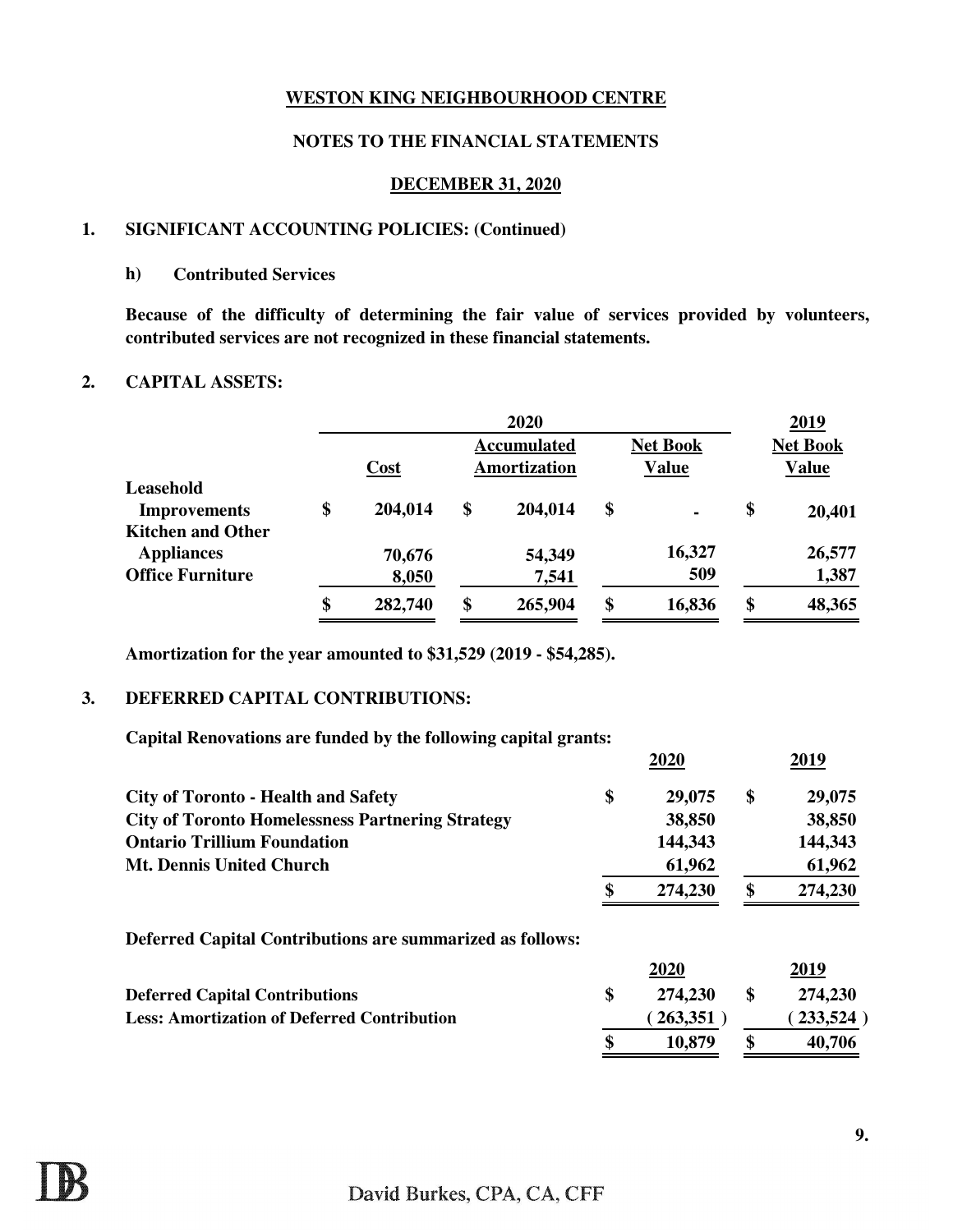# **NOTES TO THE FINANCIAL STATEMENTS**

## **DECEMBER 31, 2020**

## **4. DEFERRED OPERATING GRANTS:**

**Deferred Grants are summarized as follows:**

|    |                                                                            | 2020          | 2019          |
|----|----------------------------------------------------------------------------|---------------|---------------|
|    | <b>United Way of Greater Toronto - ECSF</b>                                | \$<br>13,301  | \$            |
|    | <b>Service Canada - New Horizons for Seniors</b>                           | 7,000         |               |
|    | <b>The Sprott Foundation</b>                                               | 13,300        |               |
|    |                                                                            | \$<br>33,601  | \$            |
|    | <b>Continuity of Deferred Operating Grants for the year is as follows:</b> |               |               |
|    |                                                                            | 2020          | 2019          |
|    | <b>Deferred Operating Grants, Beginning of Year</b>                        | \$            | \$            |
|    | Add - Received/Receivable during the Year                                  | 616,674       | 428,030       |
|    | Less - Grant revenue recognized in the Year (Note 5)                       | (583,073)     | (428, 030)    |
|    | <b>Deferred Operating Grants, End of Year</b>                              | \$<br>33,601  | \$            |
| 5. | <b>GRANT REVENUE:</b>                                                      |               |               |
|    | Grant Revenue recognized in the year is as follows:                        |               |               |
|    |                                                                            | 2020          | 2019          |
|    | <b>City of Toronto - CHPI Housing Support</b>                              | \$<br>68,800  | \$<br>68,800  |
|    | <b>City of Toronto - CHPI Drop-in Services</b>                             | 176,314       | 175,000       |
|    | <b>City of Toronto - Investing in Neighbourhood (IIN)</b>                  | 61,114        | 57,833        |
|    | <b>City of Toronto - COVID-19 Pandemic Relief</b>                          | 35,000        |               |
|    | <b>Service Canada - New Horizons for Seniors</b>                           | 17,000        | 21,200        |
|    | <b>Canada Summer Jobs</b>                                                  | 34,320        | 22,573        |
|    | <b>Southwest Presbytery of United Church of Canada</b>                     | 51,000        | 57,000        |
|    | <b>Toronto Foundation - Vital Signs</b>                                    | 10,000        |               |
|    | <b>Toronto Foundation - Better Coalition Fund</b>                          | 10,000        |               |
|    | <b>Miziwe Biik Aboriginal Employment and Training</b>                      | 17,759        |               |
|    | P & L Odette Charitable Foundation                                         | 10,000        |               |
|    | <b>The Sprott Foundation</b>                                               | 6,700         |               |
|    | <b>The Peter Gilgan Foundation</b>                                         | 10,000        |               |
|    | <b>United Way of Greater Toronto - ECSF</b>                                | 35,395        |               |
|    | <b>Second Harvest - Emergency Fund</b>                                     | 19,500        |               |
|    | Loblaws                                                                    | 5,703         | 6,249         |
|    | <b>Mazon Canada</b>                                                        | 3,000         | 1,722         |
|    | <b>Others</b>                                                              | 11,468        | 17,653        |
|    |                                                                            | \$<br>583,073 | \$<br>428,030 |
|    |                                                                            |               | <b>10.</b>    |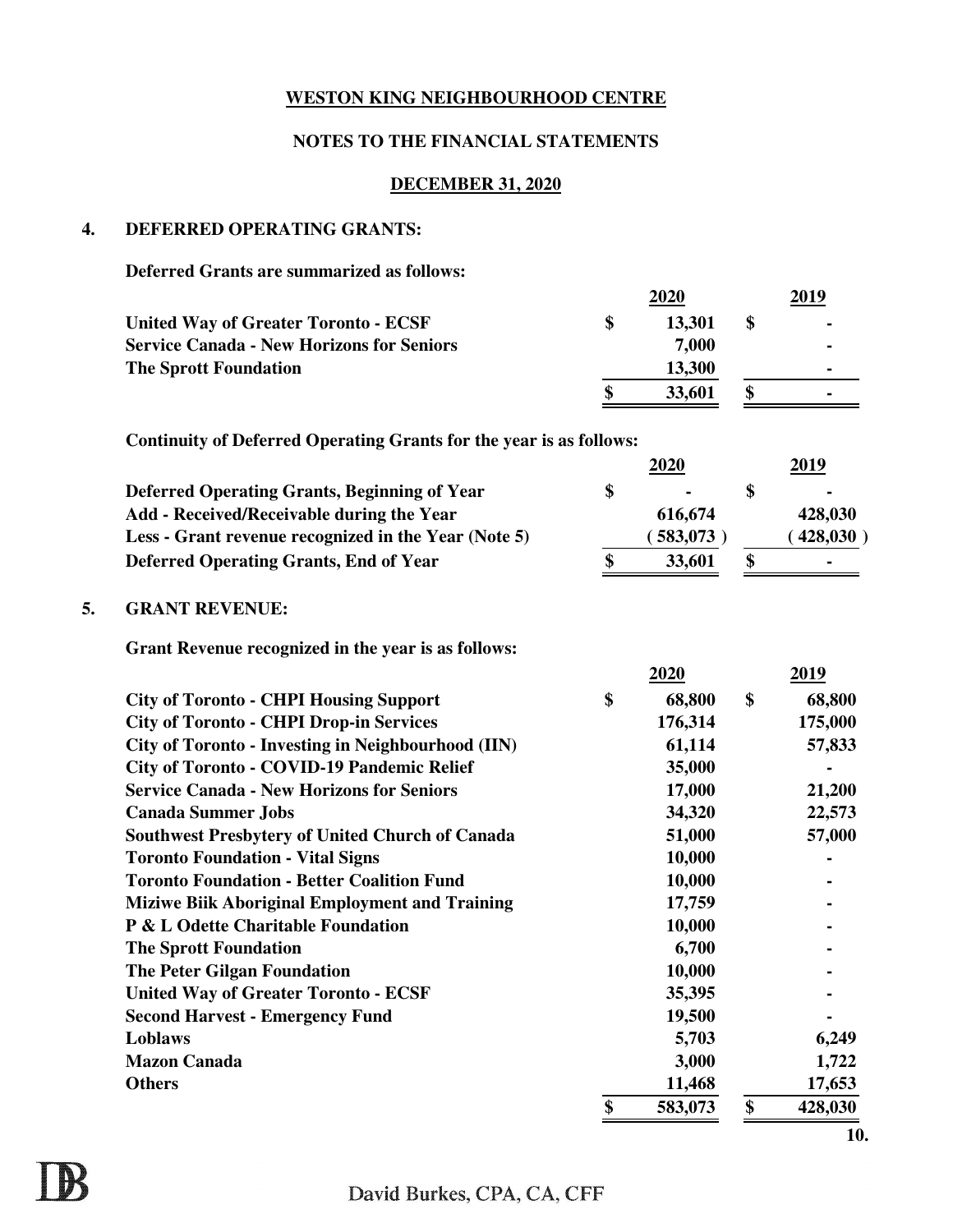## **NOTES TO THE FINANCIAL STATEMENTS**

### **DECEMBER 31, 2020**

### **6. CAPITAL MANAGEMENT AND ECONOMIC DEPENDENCE:**

**The Centre includes cash, accounts receivable, grants receivable, accounts payable, deferred operating grant revenue, and fund balances in its capital management consideration. The Centre's objectives when managing capital are to safeguard its ability to continue as a going concern and continue to execute its mandate.** 

**The Centre monitors these items to assess its ability to fulfil its ongoing financial obligations. The Centre relies primarily on grants and donations to fund its operations and makes adjustments to its budgeted expenditures in light of changes. The Centre is not subject to externally imposed capital requirements.**

**The Centre relies on government grants for continued operations.**

### **7. COMMITMENTS:**

**The Centre has entered into operating lease agreements with respects to its 2 service locations, commencing April 1, 2019 and July 1, 2015, respectively. The required annual minimum lease payments excluding HST are as follows:**

| <b>Fiscal</b> | 1269 Weston Road       |
|---------------|------------------------|
| Year          | (Lease expiry)         |
|               | <b>March 31, 2024)</b> |
| 2021          | 24,000                 |
| 2022          | 24,000                 |
| 2023          | 24,000                 |
| 2024          | 24,000                 |

**The Centre is currently negotiating the terms of the lease renewal of 2017 Weston Road, and remains in a month-to-month verbal agreement at a cost of \$3,000 per month, pending the completion of this negotiation.**

### **8. FINANCIAL INSTRUMENTS - RISK MANAGEMENT:**

### **a) Interest Rate Risk**

**Interest rate risk is the risk of potential financial loss caused by fluctuations in their fair value of future cash flow of financial instruments due to changes in market interest rates.**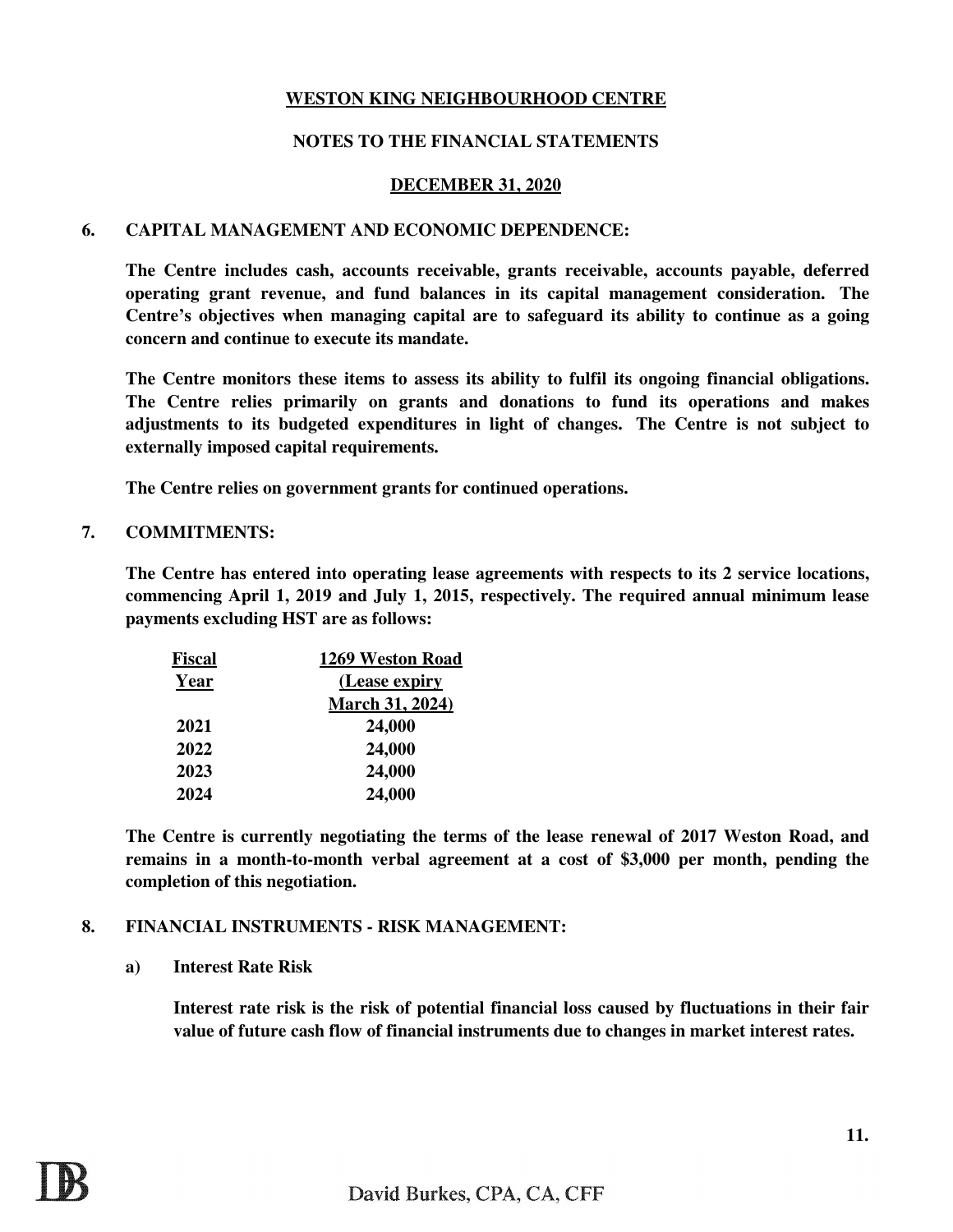### **NOTES TO THE FINANCIAL STATEMENTS**

### **DECEMBER 31, 2020**

### **8. FINANCIAL INSTRUMENTS - RISK MANAGEMENT: (Continued)**

### **b) Credit Risk**

**Credit risk is the potential for financial loss should a counter-party in a transaction fail to meet its obligations.**

**c) Liquidity Risk**

**Liquidity risk is the risk that an entity will encounter difficulty in meeting obligations associated with financial liabilities.**

**The Centre's financial instruments consist of cash, accounts receivable, accounts payable and accrued liabilities. Unless otherwise noted, it is management's opinion that the organization is not exposed to significant interest or credit risks. Liquidity risk is managed by establishing budgets and maintaining sufficient cash and equivalents on hand or in interest bearing accounts.**

**The extent of the Centre's exposure to the above risks did not change during 2020.**

**9. DONATIONS-IN-KIND:**

**The Centre is in receipt of donations-in-kind with respect to food and other goods as follows. These in-kind amounts are included as part of program expense for the year:**

|      |    | 2020    | 2019    |
|------|----|---------|---------|
| Food | ۲D | 376,805 | 532,305 |

**Donated food is recognized as revenue in the Statement of Operations when distributed. 137,208 pounds of donated food has been valued based on national standards recommended by Food Banks Canada at \$2.62 per pound, which management believes to be a reasonable reflection of fair value.** 

**4,300 meals were received from the Salaam Foundation, which were valued at \$7,520.** 

**\$9,800 of food was donated through the Creating Healthy Plus program.**